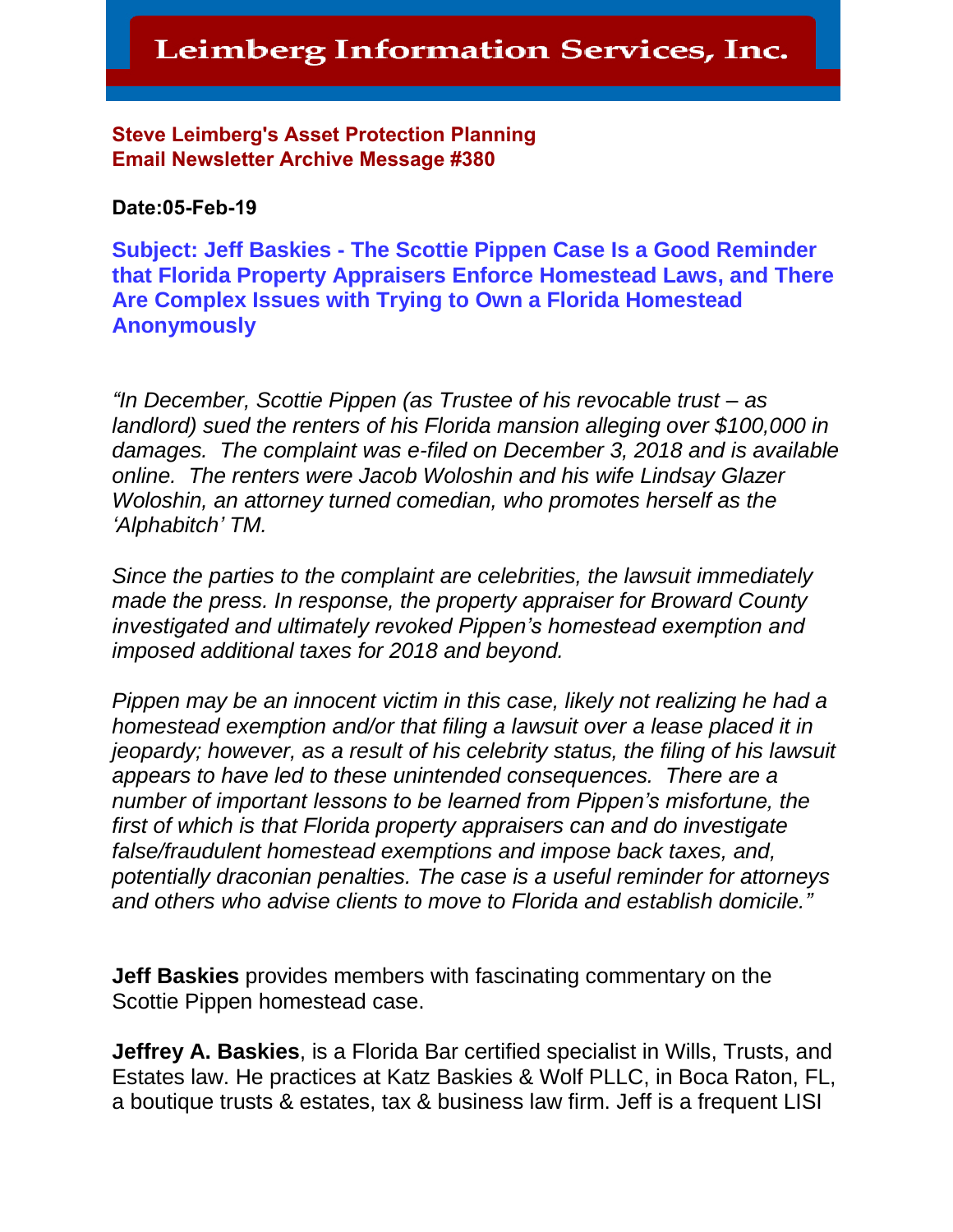contributor. In addition to over ten dozen published articles, he is the successor author of the treatise: Estate, Gift, Trust, and Fiduciary Tax Returns: Planning and Preparation (West/Thomson Reuters 2013-2018). He can be reached at [www.katzbaskies.com.](http://www.katzbaskies.com/)

Here is his commentary:

## **EXECUTIVE SUMMARY:**

**LISI** often shares lessons learned from celebrities and have provided members with many newsletters regarding celebrity wills and lessons learned from them. We learn these lessons from celebrities because they are famous and their estate plans and other escapades are publicly broadcast. It is one price of fame.

Now, we can add another lesson thanks to celebrity mishap. In this case, the lesson is that Florida has strict rules on the availability of the ad valorem homestead tax benefits, and that the property appraisers do in fact enforce those rules. That leads to two primary lessons.

The first lesson is this: while moving to Florida and declaring yourself a resident is pretty easy, if you have clients who are claiming to be Florida residents but really are not residents/domiciliaries in Florida, they are not entitled to the ad valorem homestead tax exemption and there are potential additional taxes and penalties if they claim it.

A secondary lesson, however, is this: if your clients want to own homes in Florida, the property appraisers make it very easy to locate property owners and homesteaders. This story shows how simple it is to look up Scottie Pippen's home, see how much he paid for it, see his deed to his revocable trust, and more.

Thus, clients hoping to anonymously own a home in Florida are faced with a difficult choice: (i) do I want to truly own my home anonymously, or (ii) do I want a homestead exemption. Clients generally cannot have both - they cannot own their homes and hope to keep that information private while also expecting to apply for and receive a homestead exemption. If the clients seek the exemption, then their hoped-for anonymity is typically lost. If anonymity is more important than a homestead exemption, then using a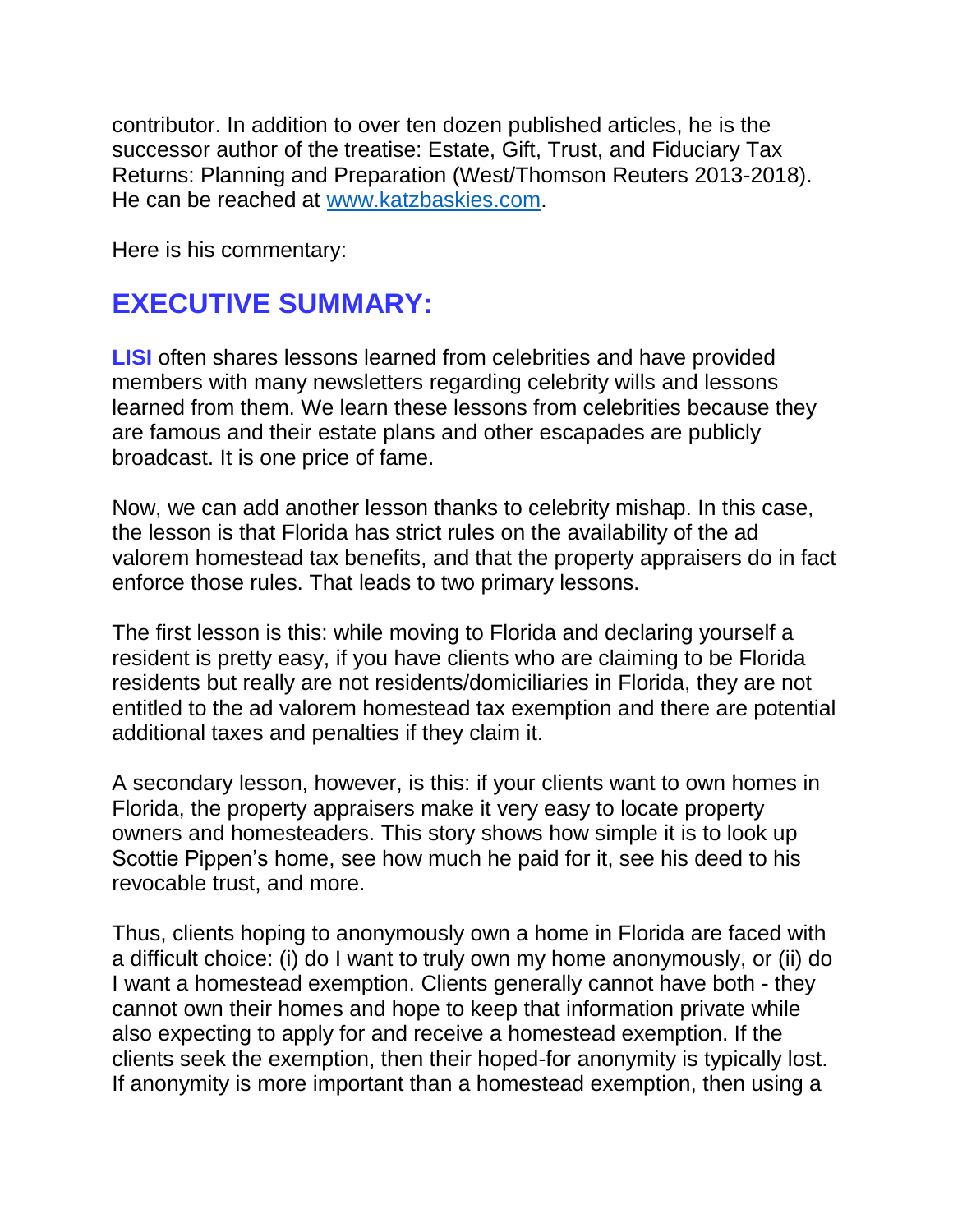Delaware LLC (for example) to own the home may at least provide the anonymity desired.

## **COMMENT:**

Scottie Pippen is a former NBA all-star, having played 17 seasons in the league. He is a 6-time world champion, a former "Dream Team" member and 2-time Olympic champion. He was inducted in the Naismith Memorial Basketball Hall of Fame. Scottie Pippen is used to winning and success.

However, he has not been very successful with his South Florida home. The approximately 10,000 square foot mansion is located in the Harbor Beach neighborhood of Fort Lauderdale in Broward county.

According to the Sun Sentinel newspaper, Pippen's mansion has been on the market for sale since September of 2007. At one point, it was listed for \$16,000,000, but since July of 2018, the asking price was reduced to \$9,800,000.

It appears Pippen at one point moved into the home and claimed it as his primary residence and has since benefited from the homestead ad valorem tax benefits. However, his attorney is quoted as saying the family moved to California for their children and while they may move back, they are presently living in California.

The house hasn't sold, so apparently Pippen decided to rent it. Per the newspaper, the renters are comedian Lindsay Glazer Woloshin and her husband Jacob Woloshin. A copy of the lease was attached to the lawsuit. It was for 7 months - October 13, 2017 to May 12, 2018. The first addendum specifically required the tenants to keep the property in "top show condition."

It appears the Woloshins were less than ideal tenants, leading to a \$100,000+ lawsuit filed by Pippen against them. Per the newspaper, the couple rented Pippen's home after their home was damaged by hurricane Irma in 2017. In the suit, Pippen claims the Woloshins failed to maintain the property in "pristine" condition, damaging the front gate, the home entertainment system, cabinets and drawers, and more (as a result of the Woloshin pets urinating on the furniture, floors and carpets).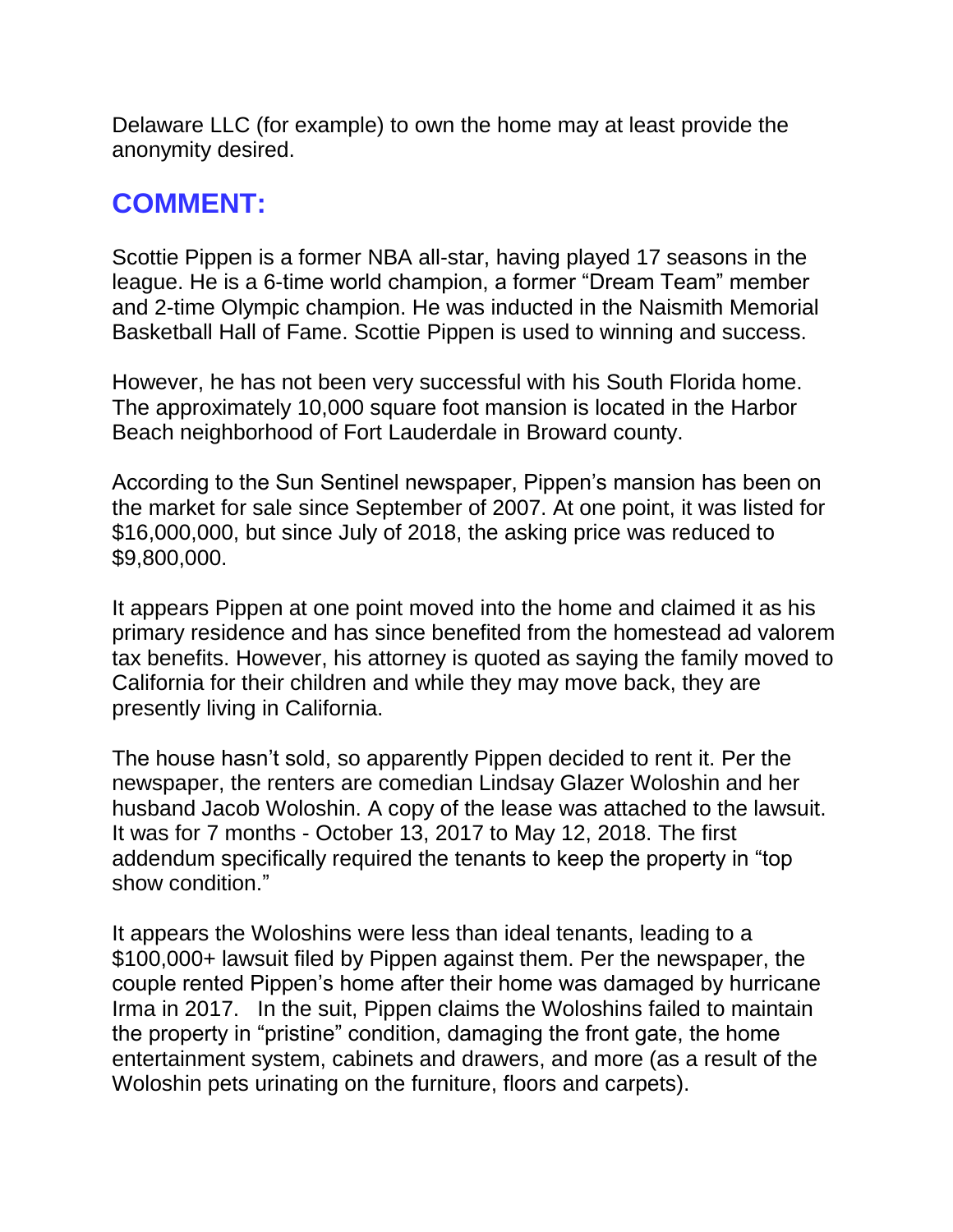The Woloshins deny the damage and are defending the lawsuit.

The Chicago Sun Times reported:

The suit says the Woloshins rented the house last year after their home was damaged by Hurricane Irma, agreeing to pay \$30,000 a month. Pippen alleges the Woloshins allowed pets to urinate inside, damaged furnishings, stole utensils and missed utility and rent payments. Glazer Woloshin is also an attorney. She said in a statement Wednesday the family is not responsible for the damages and says she's launching a \$14 GoFundMe campaign to replace Pippen's missing utensils.

I have to admit the Woloshin's creating a gofundme page for "Pippen's missing utensils" (apparently a Cuisinart knife set) is pretty funny.

Ultimately, however, as a result of the lawsuit becoming public (again a price of celebrity), the property appraiser for Broward County (Marty Kiar) investigated the claimed homestead exemption on Pippen's house. Ultimately, Kiar revoked the exemption for Pippen's home for 2018, assessed approximately \$13,000 in additional taxes for 2018 and will also increase Pippen's taxes in 2019 and beyond.

Per the Sun Sentinel article, Kiar found that by renting the home, Pippen abandoned his right to the exemption as the mansion was no longer Pippen's primary residence.

Talk about the law of unintended consequences. Pippen and his counsel filed suit against the Woloshins hoping to get more money for Pippen, but the lawsuit is ongoing and, in the meantime, the suit wound up costing Pippen more money in property taxes.

The newspaper reported that the property appraiser decided not to investigate prior years, which is a benefit for Pippen if he arguably gave up his residency before 1/1/18. If that were the case and if the property appraiser went after him for back taxes from prior years, the penalties are quite draconian - the offender must pay the additional taxes that were due, plus a 50% penalty plus interest at 15% per annum. ("Such property that is situated in this state is subject to the unpaid taxes, plus a penalty of 50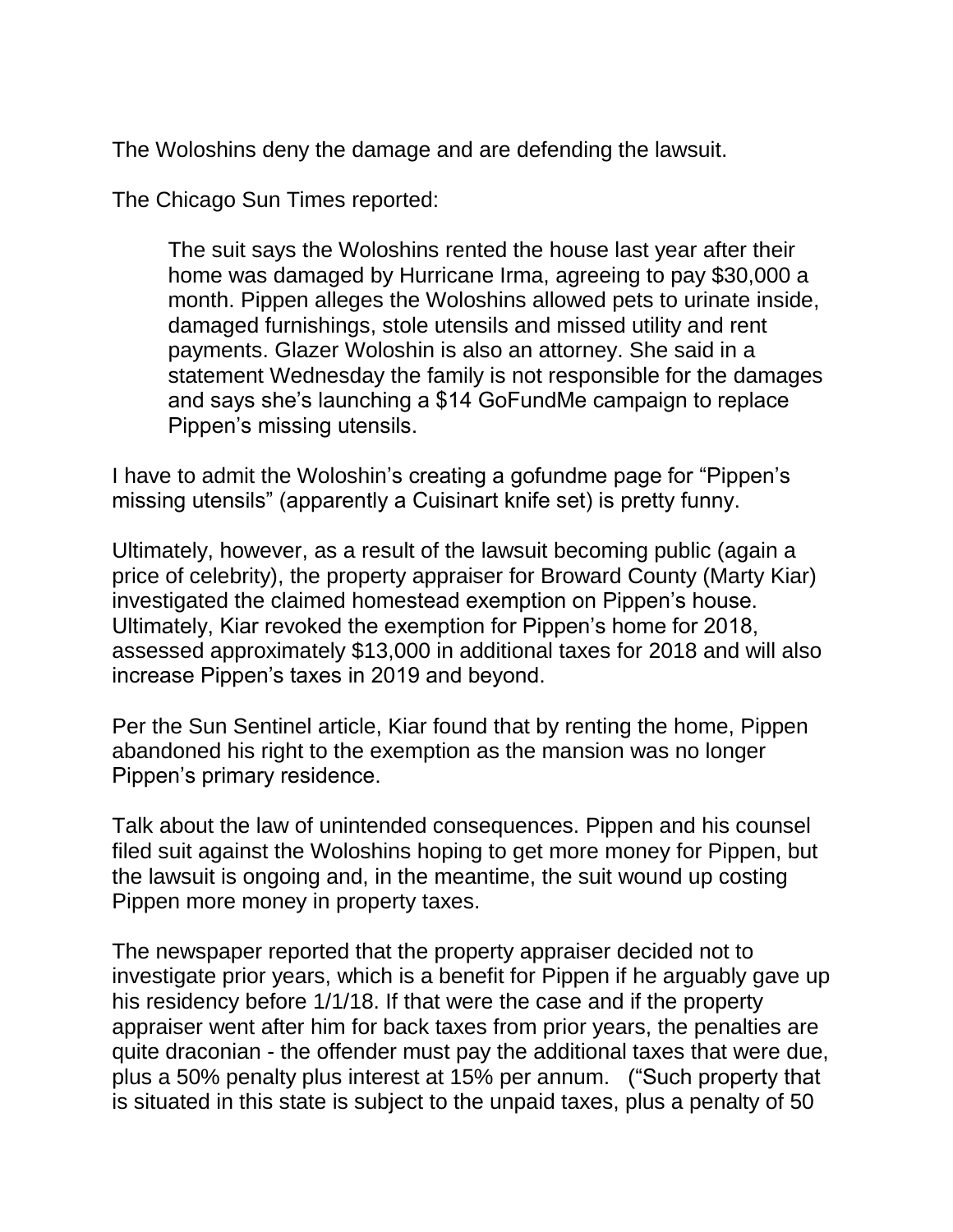percent of the unpaid taxes for each year and 15 percent interest per annum." FS 193.1555(10)). Despite this fact, the lawsuit only implicated Pippen's entitlement to the exemption for 2018 and beyond.

### **Conclusion**

The first lesson learned is that while claiming to be a Florida domiciliary is quite easy, and an ever-increasing number of clients are doing it (at an accelerated pace it seems due to recent tax law changes – e.g. due to limitations on the "SALT" deductions), there are potentially adverse tax consequences not only if they are audited in the states they purport to be leaving, but they also face potential tax audits in Florida.

The Florida issues are often overlooked. However, the penalties for a false homestead exemption are steep. If you are advising clients on change of domicile and suggesting they move to Florida, record a declaration of domicile and claim the Florida homestead exemption (all of which is part of good change of domicile advising), then you should also be aware of and warn clients not only about their potential exposure to back taxes and penalties in their prior (maybe still) home state of residence, but also you should be aware of and warn clients about the risks of a homestead exemption audit, including back taxes, penalties and interest.

A further lesson is that homestead exemption revocation is not limited to celebrities who avail themselves of Florida courts (although that undoubtedly made the property appraiser's work easier). Indeed, per the Sun Sentinel, the Broward county property appraiser claims to have investigated over 10,000 properties for potential homestead tax fraud, resulting in over 4,100 exemptions being revoked and also resulting in the assessment of back taxes (which carries with it the draconian penalties) on approximately 200 homeowners. Thus, even non-celebrities are facing homestead audits in Florida.

The final lesson learned is the tricky nature of celebrity and public notice on the one hand and the desire to own property anonymously on the other hand. As a frequent author on homestead topics, I often receive emails and phone calls from out of state lawyers for their clients, from other Florida attorneys and from clients (celebrity or not) asking if it's possible to have anonymous real estate ownership and the benefits of the homestead exemption at the same time.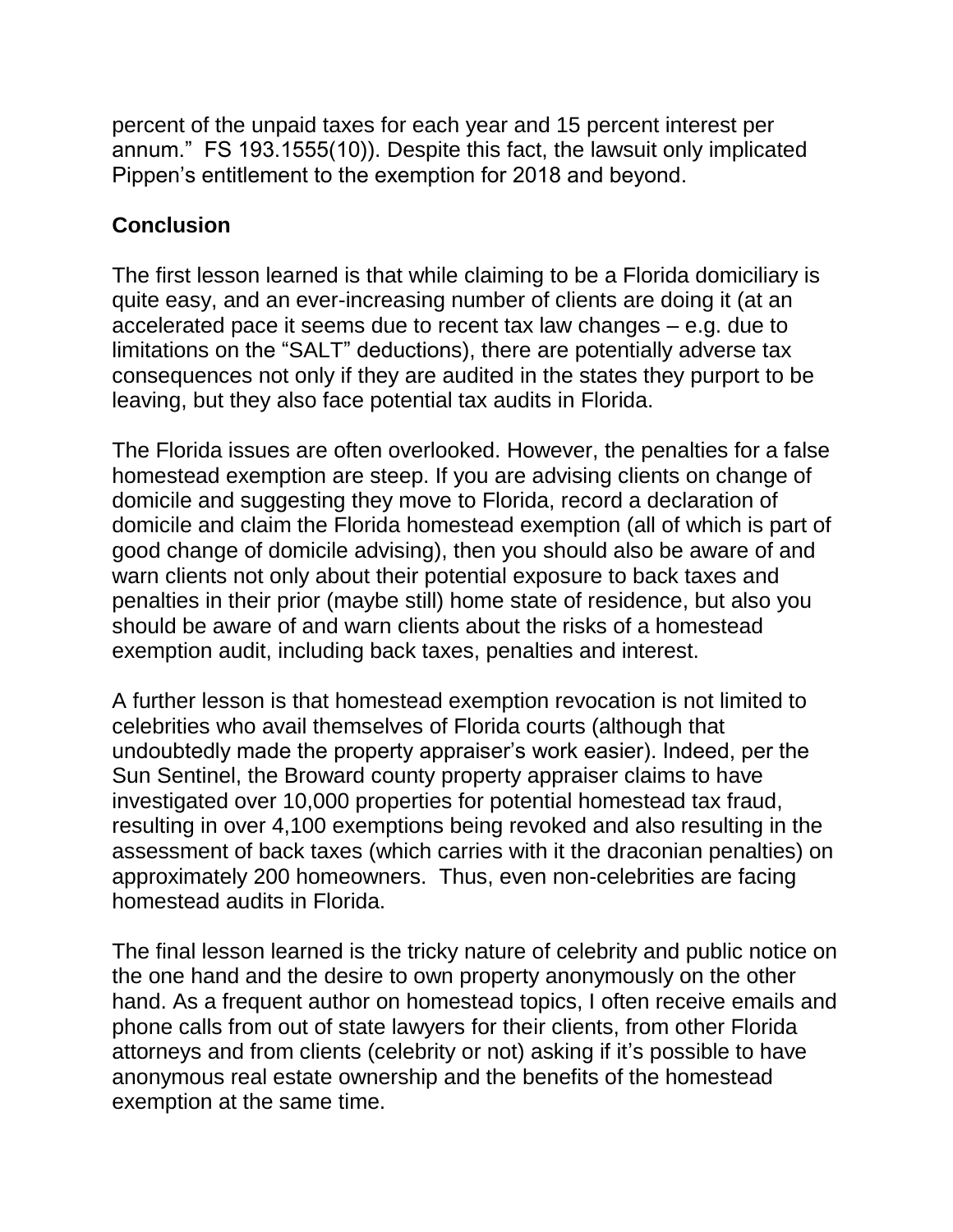The answer unfortunately is it doesn't seem possible, at least not in South Florida where the property appraisers publish the names of homestead tax benefit recipients (the ultimate/true owners) on their websites. And the same may be true throughout the state. Some planners have tried land trusts, entities with long-term leases, and other techniques, but in the end, the names of the homestead recipients seem to appear. For practitioners who have faced this same issue, if you have found techniques that work, please share them.

## **HOPE THIS HELPS YOU HELP OTHERS MAKE A** *POSITIVE*  **DIFFERENCE!**



# **TECHNICAL EDITOR: DUNCAN OSBORNE**

# **CITE AS:**

**LISI** Asset Protection Planning Newsletter #380, (February 5, 2019) at [http://www.LeimbergServices.com](http://www.leimbergservices.com/) Copyright 2019 Leimberg Information Services, Inc. (LISI). Reproduction in Any Form or Forwarding to Any Person Prohibited – Without Express Written Permission.

## **CITES:**

"Scottie Pippen's Tax Bill Going Up on Fort Lauderdale Home," Sun Sentinel (January 1, 2019); "Scottie Pippen Sues Comedian Over Mansion's Damage", Chicago Sun\*Times (December 5, 2018); "NBA Champ Claims Comedian Trashed Mansion, Snatched Cutlery," www.Courthousenews.com (December 4, 2018) (including a link to the actual complaint, with the lease and addenda).